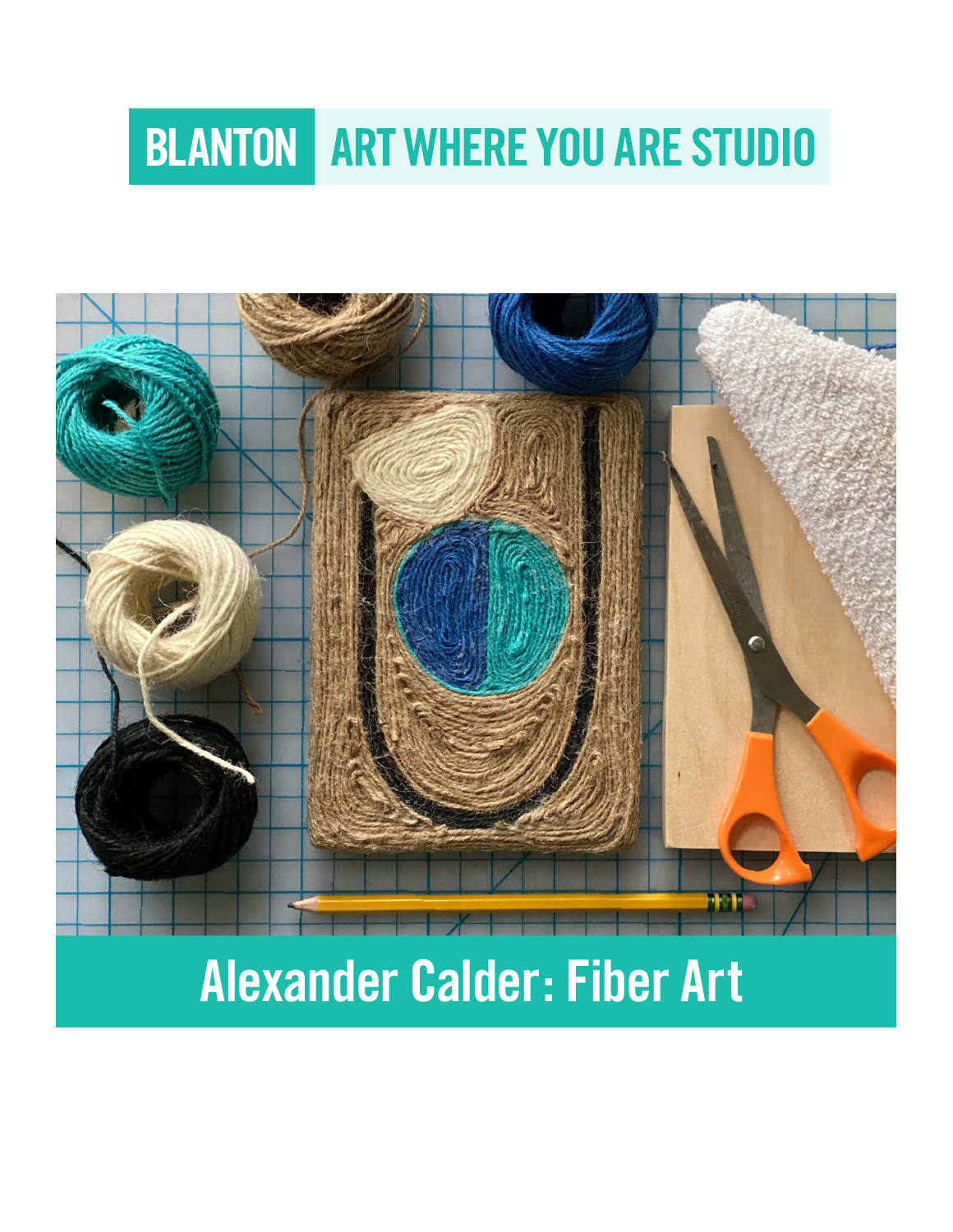## **BLANTON ART WHERE YOU ARE STUDIO**



# **MATERIALS**

- Wooden canvas board
- Colorful jute string (2mm thickness used)
- Quick-dry craft glue
- Damp rag
- Scissors
- Pencil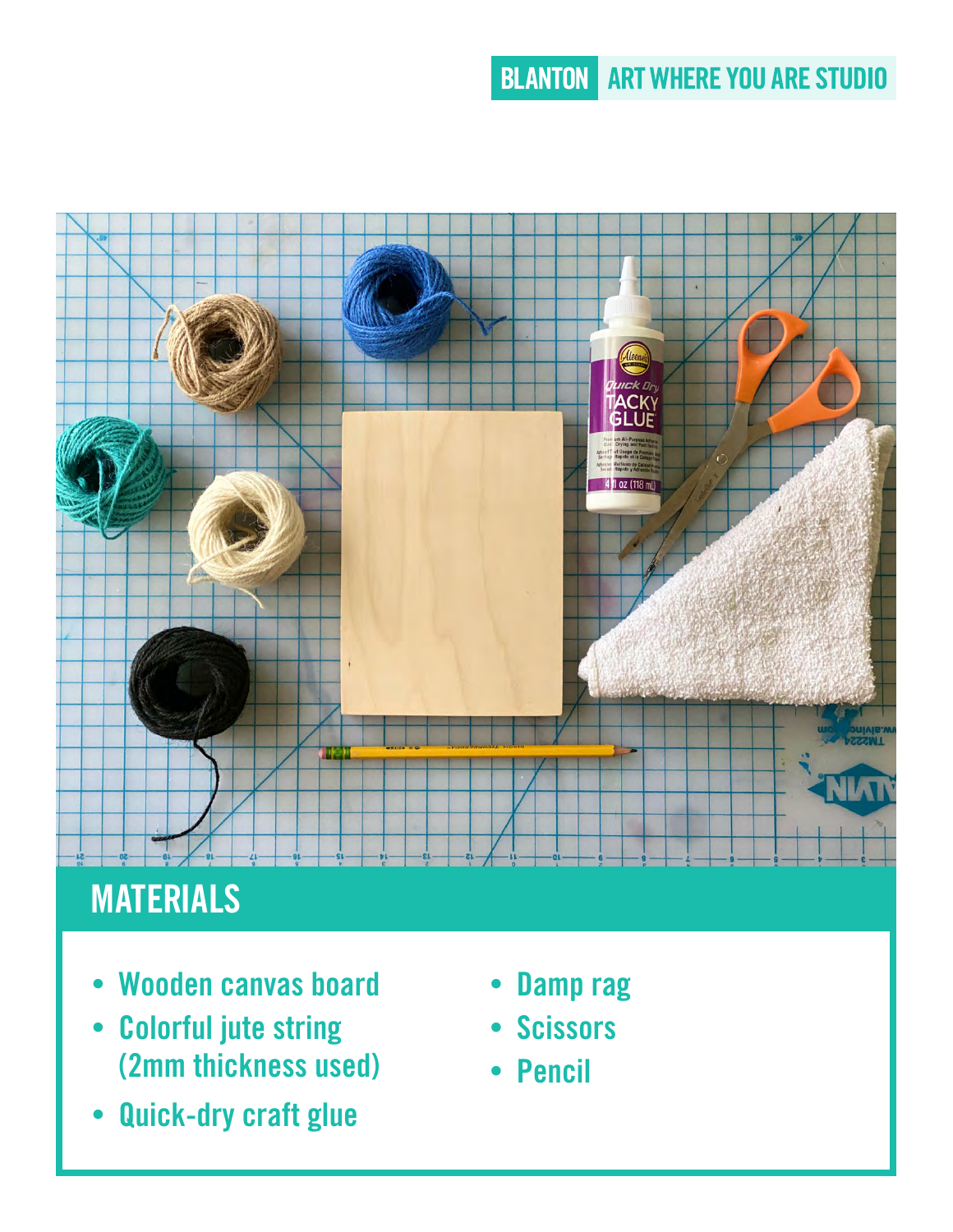# **INSTRUCTIONS**

#### Step 1: Draw

First, draw your design lightly with pencil onto the wood board. Simple and geometric works best. This project will take some patience, as it's a slow and thoughtful process to complete. I would suggest working on a small scale, especially for younger children. Using a thicker string will also help speed things up.

#### Step 2: Coil

Once you have your design sketched, the string is used to outline and fill in your design. Start by selecting a shape to begin with. You will squeeze a line of glue around the outline of the shape first, eventually working your way to the center of it. As you move around your drawn shape, press firmly on the string that is already down (helping keep it in place), before continuing to coil the string inside the rest of the shape. Cut the string as needed while you work. You will repeat this step for each one of your shapes until they are all filled in with string.

Tip: Your hands will get sticky and can accidentally pull the string out of place, so I suggest having a damp rag handy to help clean your fingers from time to time.

#### Step 3: Fill

Now that all your shapes are coiled with string, fill in the negative space left behind using just one color of string to a unified background for your shapes to float in. Start in the most center point of your design and work your way out to the border of your wood canvas board. You may have several starts and stops as you are filling in some uniquely-shaped spaces, so keep your scissors handy to trim along the way.

There you have it — your own Alexander Calder-inspired work of art! What will you title your work?

Share what you made and tag @blantonmuseum with #ArtWhereYouAre and visit [blantonmuseum.org/museumfromhome](http://blantonmuseum.org/museumfromhome) for more resources.